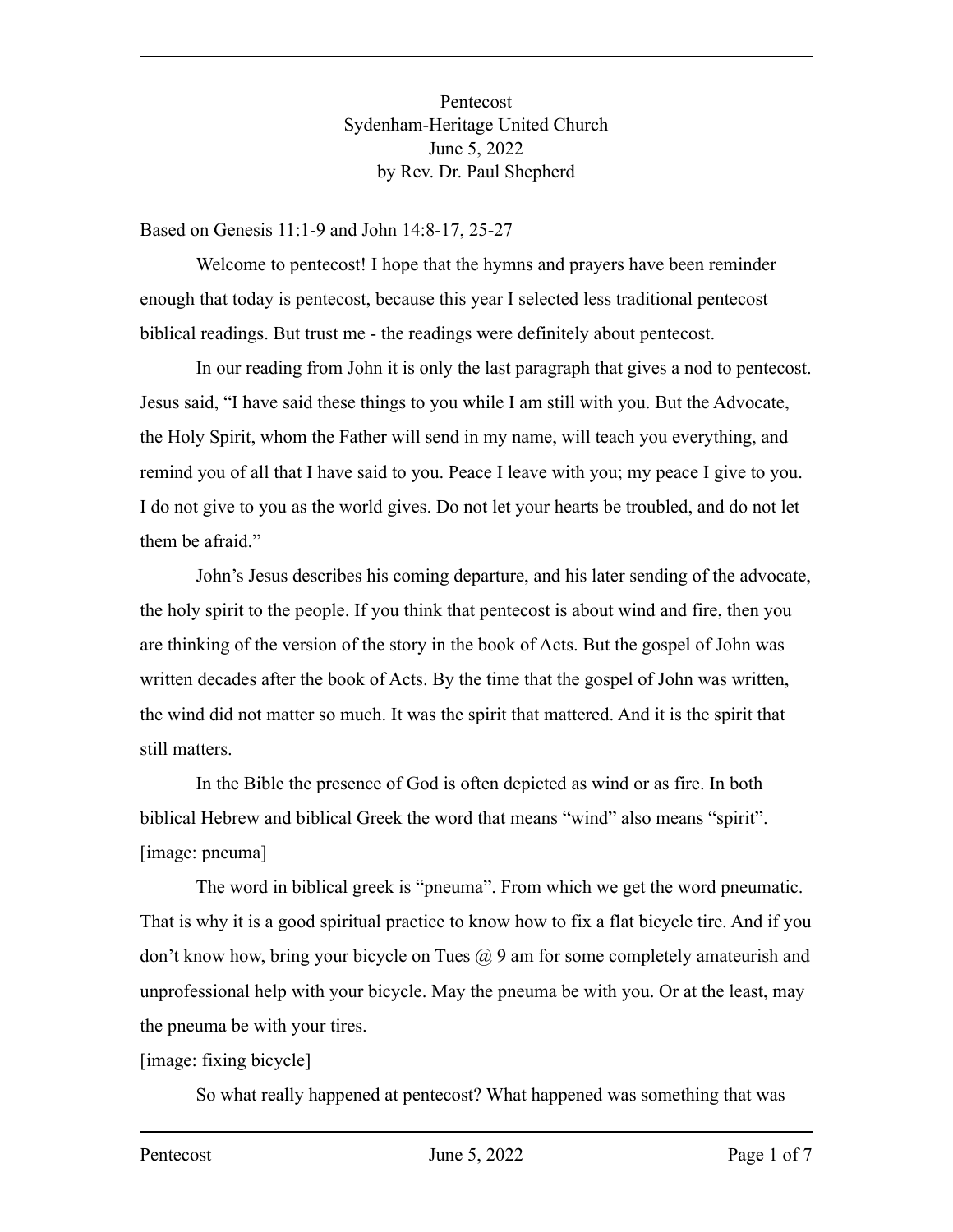hard to put into words. And so, the biblical authors used the word "pneuma" to describe something that they could sense. Something that that they could feel. Something that they could not see. According to theologian Marcus Borg, we need to understand pentecost in relation to the story of the tower of Babel. Which is why we had the reading from Genesis this morning.

[image: speaking christian]

In his book, "Speaking Christian", Borg says, "The echoing of Babel in [the] story of Pentecost has a powerful metaphorical meaning. Pentecost is the reversal of Babel. What happened at Babel confused the world by dividing it into separate languages and countries. This resulted in misunderstandings, rivalries, and conflict. Pentecost is the beginning of the reunification of humanity."

Of course it depends a bit on how we hear the story of the tower of Babel. To me it always reads like a reverse wedding. At a wedding the minister says, "what God has joined together let no-one rent asunder". But with the tower of Babel story it is more like "what people have joined together, let God rent asunder." It's the opposite of a wedding. Borg's idea is that pentecost is a bringing together of the people that God "rent asunder" earlier. It's a shotgun divorce that eventually leads to a marriage.

Borg's idea is not embraced by all theologians, but it is an interesting idea. The idea that pentecost was about restoring a balance from a previous time in history. Accomplished by the spirit engaging with all of humanity. If anyone has a more gracious way to understand Borg's theory, let's discuss it over coffee, today or any day. [image: wind]

In spirt of all that, wind is a popular image for pentecost. For one thing, we all know what wind is. We all know the power of wind. Think about a cyclone. Think about all of that transformative power focused in one spot. Does that remind you of anything? No, I am not still thinking about pentecost. I am thinking of the movie, "The Wizard of Oz.". [image: dorothy in bw]

When that story begins, life for Dorothy was "normal", and not particularly happy. Life was I suppose adequate for a young girl, but she was bored with her life. You could say that her life lacked colour. But then the wind came. The wind picked up Dorothy, her dog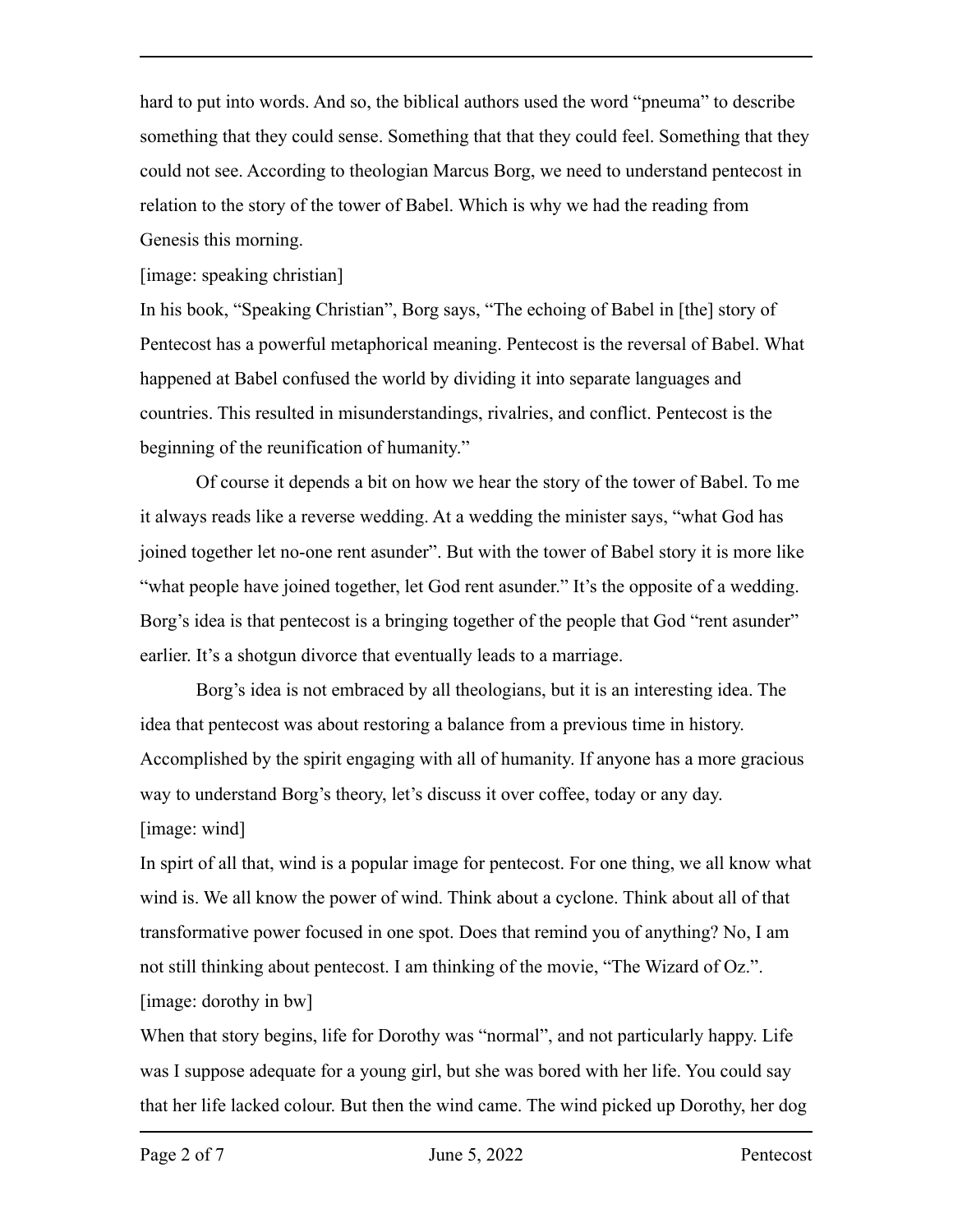Toto, her house, her cranky neighbour and others and took them all to a place where everything was different. Where nothing was normal.

[image: dorothy with the munchkins]

At least not unless your "normal" includes little people who spend their time dancing and singing, and monkeys fly. Dorothy went to a place with unexpected dangers. But Dorothy also found new friends. Friends with unexplainable gifts. The gifts of courage, compassion, and wisdom. After continuing on her journey, Dorothy and her friends discover a magical place. Emerald City - full of beauty and full of promise and opportunity.

[image: dorothy home]

And when Dorothy and Toto returned home to Kansas - what was different? Was anything different? In the movie, it all looked the same as earlier. The film even went back to black and white - or serpia. And yet, something HAD changed. Dorothy's home had become a loved and special place. What had actually changed? Glinda the good told Dorothy that love was always and already inside Dorothy. Nothing external changed. Only Dorothy's attitude had changed. Her soul had been made light by the wind of the cyclone.

The wind changed nothing. And yet the wind allowed everything to change. That sounds like the spirit to me! That spirit that comes out of nowhere, take us to places unknown, and then returns us to see our own world with new eyes and new hearts. The spirit that helps us to change our attitudes. Our physical reality may or may not change, but our attitudes can always change. That's what pentecost is all about. Pentecost has never been about the wind and the fire. It has always been about the spirit. The spirit that allows us to open ourselves to change and new life. Dorothy's story in the Wizard of Oz is a real pentecost story. I wonder how open we are to that sort of transformation? Are we actually open to transformation ourselves? Do not make me get my flying monkeys! [image: chocolat]

I realize that we are all sick of hearing about Johnny Depp, but I'm also reminded of the movie, "chocolat". That film from the year 2000 is about a chocolate-maker and her young daughter. They move to a small french village in 1959 and set up a chocolate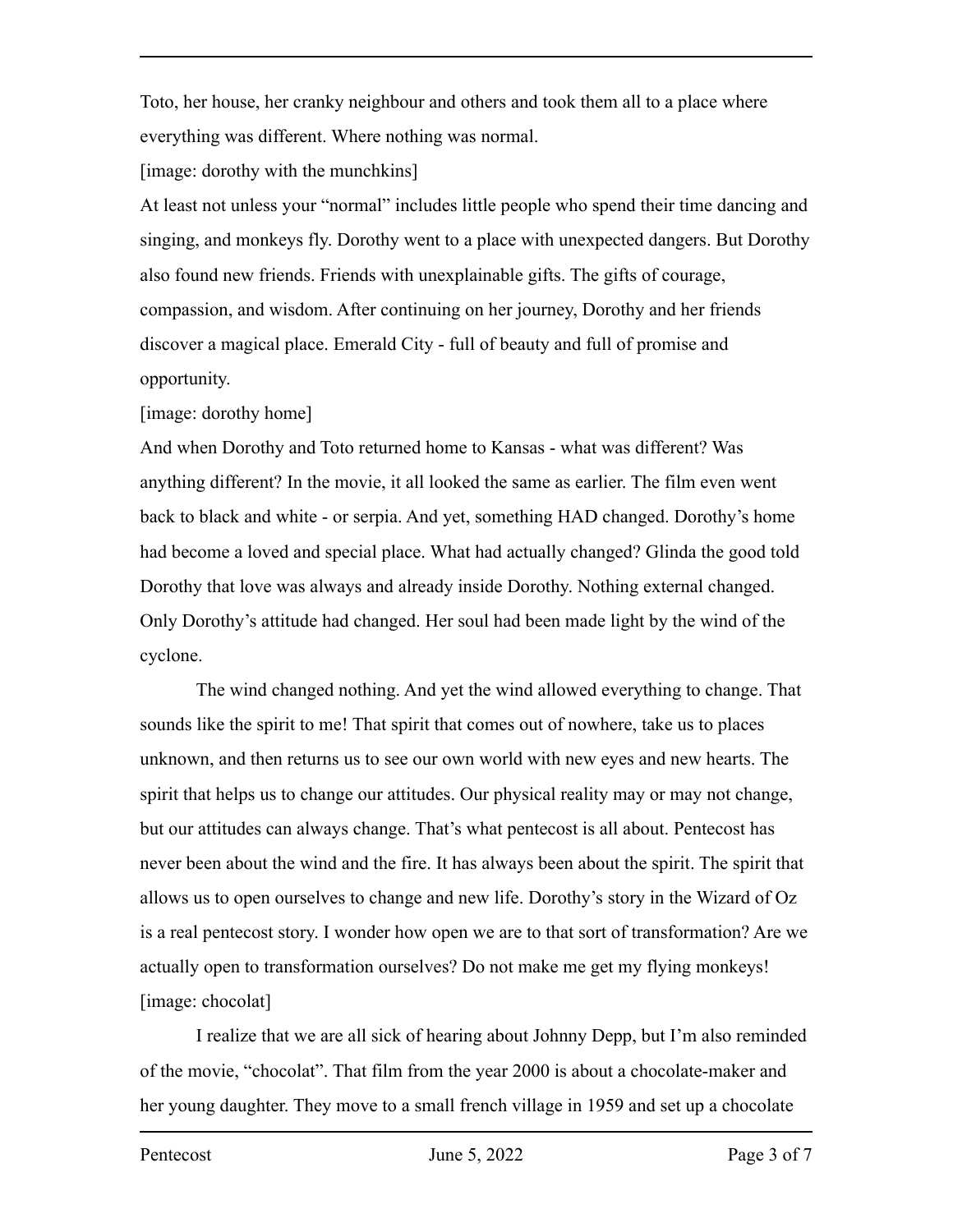shop. The town is small enough that it takes awhile for strangers to be accepted. But through patience and perseverance, Vianne and her daughter Anouk do make friends with the people of the village. This transformation happens mainly because Vianne is so friendly herself, and because she has such a hopeful nature. The fact that Vianne gives the villagers chocolate does not hurt either.

## [image: vianne listening]

But the main reason the villagers accept Vianne is that Vianne actually listens to the villagers. She does not judge them, she simply gets to know them. And she supports them in their day-to-day struggles. And as Vianne listens to the villagers, as they tell her their own life stories - they are changed. For example, one very disturbed woman who was the victim of frequent beatings from her alcoholic husband moves in with Vianne and learns about the chocolaterie. And as she learns, she gains new self-awareness and new self-confidence. What she actually gains is nothing less than new life. And by the end of the movie, many people in the village has at least some experience of "new life", thanks to the presence of Vianne. Pentecost comes with wind. But it can also come with chocolate. Who knew?

## [image: chocolat mayor negative]

It sounds very simple if I tell the story that way. But there are a few complications. The village is a place where tradition reigns above everything else. Where people do what they have always done. Where people do what their parents did. Where people do what their grand-parents did. It is therefore a village of order, of calm, of known expectations. It is a place where people enjoy tranquility more than change and drama. It is a place where everyone even goes to the same church - and they go every week. It is a place where knowing your place in society is more important than ... well ... more important than anything else.

## [image: chocolat chocolaterie]

So in fact, Vianne and Anouk have problems integrating with the community because they are not interested in tradition. Vianne opens her chocolate shop during Lent - at a time when the villagers were expected to avoid all pleasures. Moreover, Vianne, who wears somewhat provocative clothing, who does not go to church, who has a child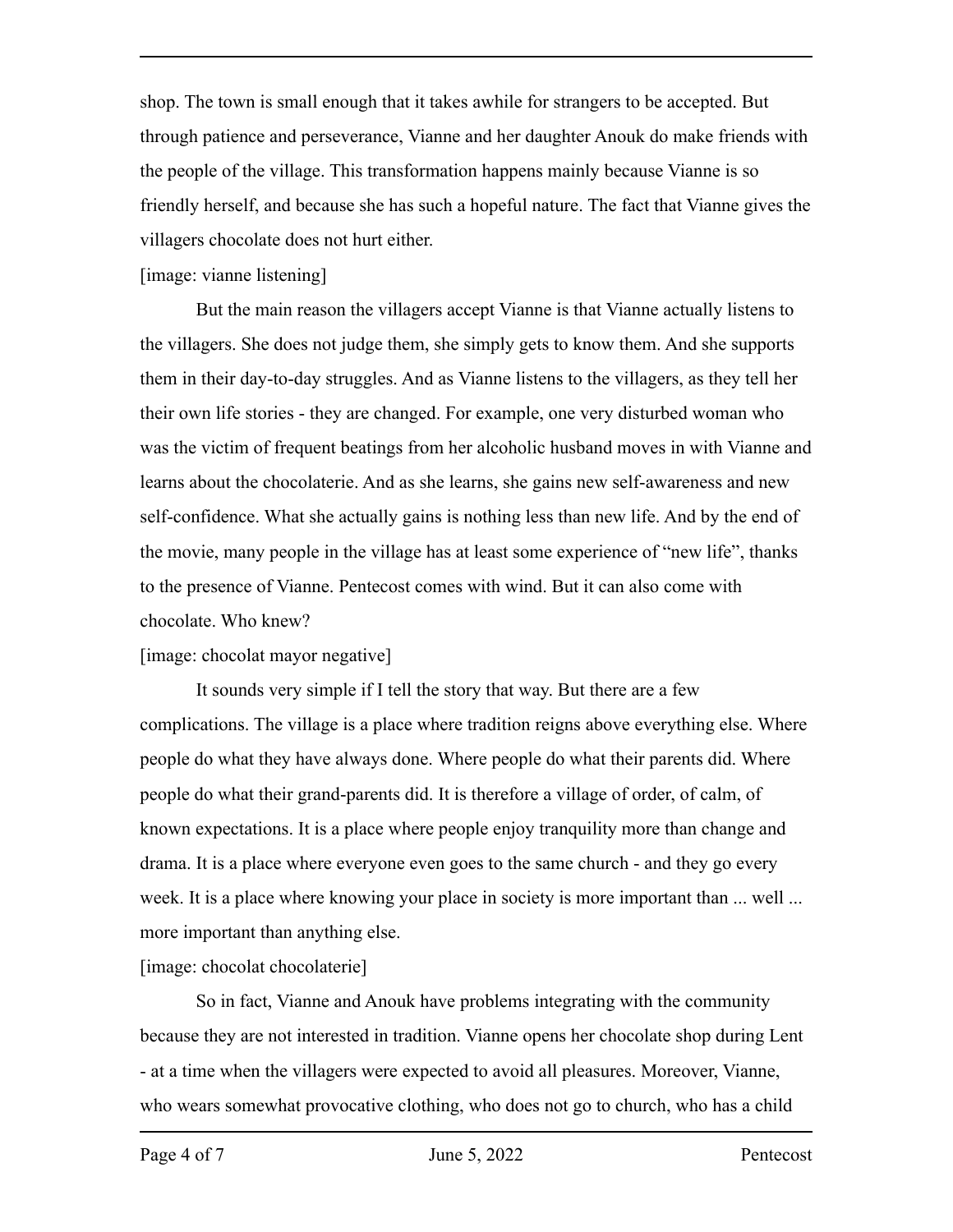that is labelled "illegitimate", does not naturally fit into the town that observes and honours traditional values and ways. Consequently, the mayor - who is a controlling person - starts a crusade against Vianne and her delicious chocolates. And initially, most of the town's people follow the mayor.

In other words, when Vianne and Anouk arrive, they are clearly not welcome. They upset people. Not so much because of their actions, but because of their presence. Because of what people think they represent.

## [image: chocolate mayor indulging]

And Vianne decides to move on to another village - as she has done many times during her life. But the villagers rally behind her and help her create a chocolate festival for Easter Sunday. The mayor - who is still against Vianne - breaks into the chocolate shop and destroys the display. And in the process a small piece of chocolate lands on his lip - and he unwittingly tastes it. And he finally breaks down and sees the great gift of Vianne and her chocolate. Then he sort of eats the entire chocolate display. [image: wind]

The movie invites us to consider the question - is Vianne a much needed breath of fresh air, or is she a threat to everything that the village holds dear? Or perhaps, she is both. Vianne is certainly a "breath", a pneuma, of some sort. Or perhaps a wind. Or perhaps even a cyclone. In the earliest scene in the movie where we meet Vianne and Anouk, we see them being literally blown into town by a strong wind. It is almost as if they are being forced into the village against their wishes. And at the exact same time, the church doors blow open during a worship service. And the mayor himself gets up to bolt the doors shut - to shut out the wind that is bringing Vianne and new life into the village. The church doors are closed to keep the winds of pentecost out. But pentecost came to the village in spite of the doors being locked.

[image: pentecost]

And so on Pentecost - we each face the same question. Is the spirit that we feel like a breath of fresh air? Or is the spirit that we feel more like a threat to our traditions? Or is it both. Is the spirit both comforting and challenging? Is it upholding and threatening to our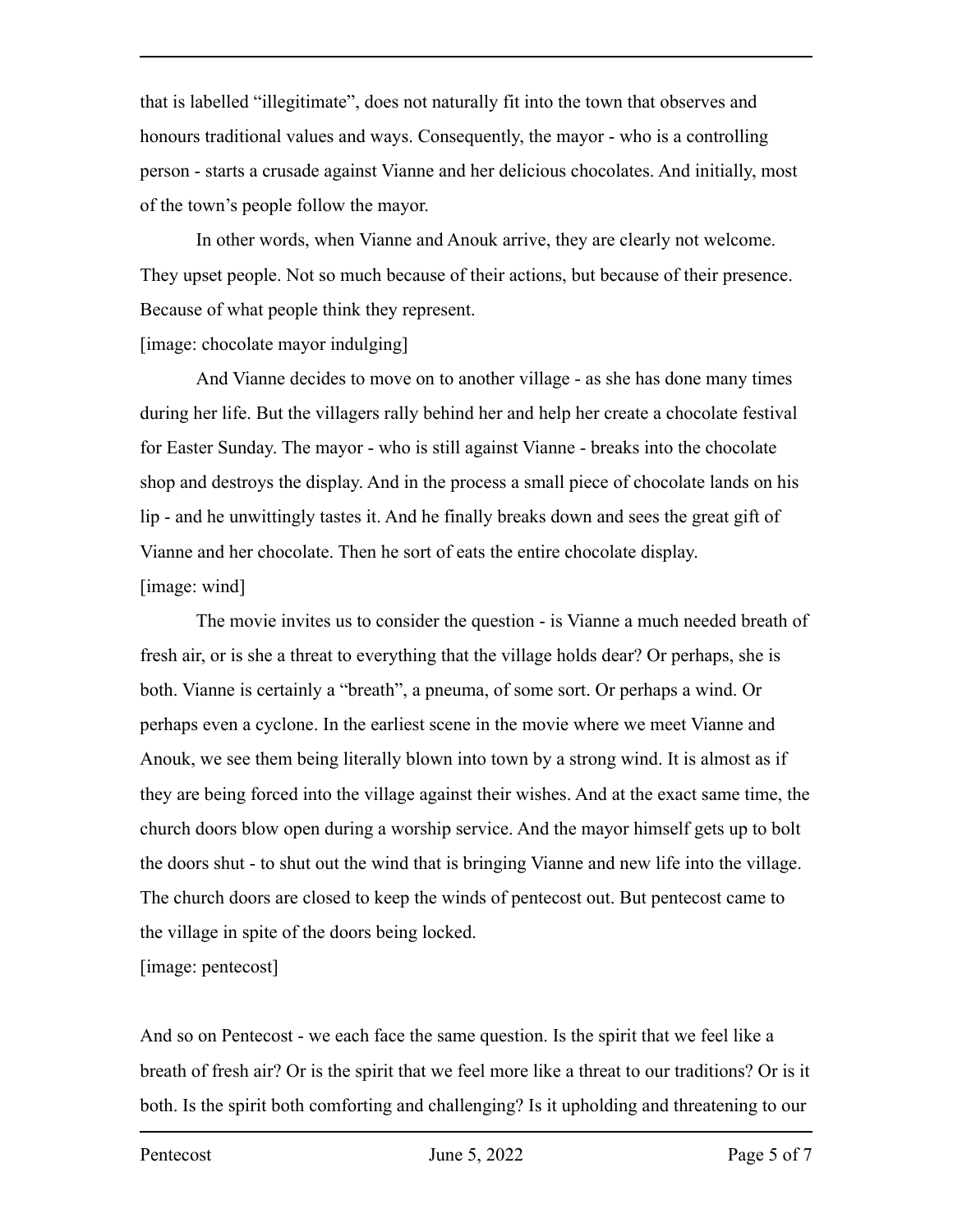way of life. If it feels like both, then it probably is the spirit! And just as for Dorothy, and for the villagers that Vianne helps, we too are invited to embrace the spirit of pentecost and to open ourselves to new possibilities. What might that look like? I know that somewhere buried in our past we once had a slogan that said "embracing change". How has that been going? Have we welcomed and embraced change or have we responded with a little bit of denial and fear. Have we - like the mayor - shut the church doors to keep the winds of pentecost out? I'll tell you a secret. The winds are here anyway. The spirit of change is here.

Church doors cannot control the spirit. That spirit that comes out of nowhere, take us to places unknown, and then returns us to see our own world with new eyes and new hearts. The spirit that helps us to change our attitudes. Our physical reality may or may not change, but our attitudes can always change. That's what pentecost is all about. Pentecost has never been about the wind and the fire. It has always been about the spirit.

Do you recall a time recently when we were all "taken to places unknown and then returned to see our own world with new eyes and new hearts?" For me, that's a pretty good description of the pandemic. In the spring of 2020 our church - well, our whole society - stopped meeting in our traditional ways. But now, things are continuing to ease and we are all invited back. And when we return, are we able to see our own world with new eyes and new hearts? I certainly hope so. We have to get something positive out of the past 2 years of trauma and drama. And I would love to know what each of us have learned to appreciate.

Many people have told me that the pandemic has given them a much more focused appreciation of the value of simply getting together with friends and family. Even in the church. Some people who came to the Royal Tea we had had not been physically coming on Sunday mornings. And I want to be clear. I am not critical of anyone and their decisions around how to stay safe with the pandemic. But it was like pentecost to me on Thursday when the fellowship room was filled with laughter, joy, smiles, food, and the